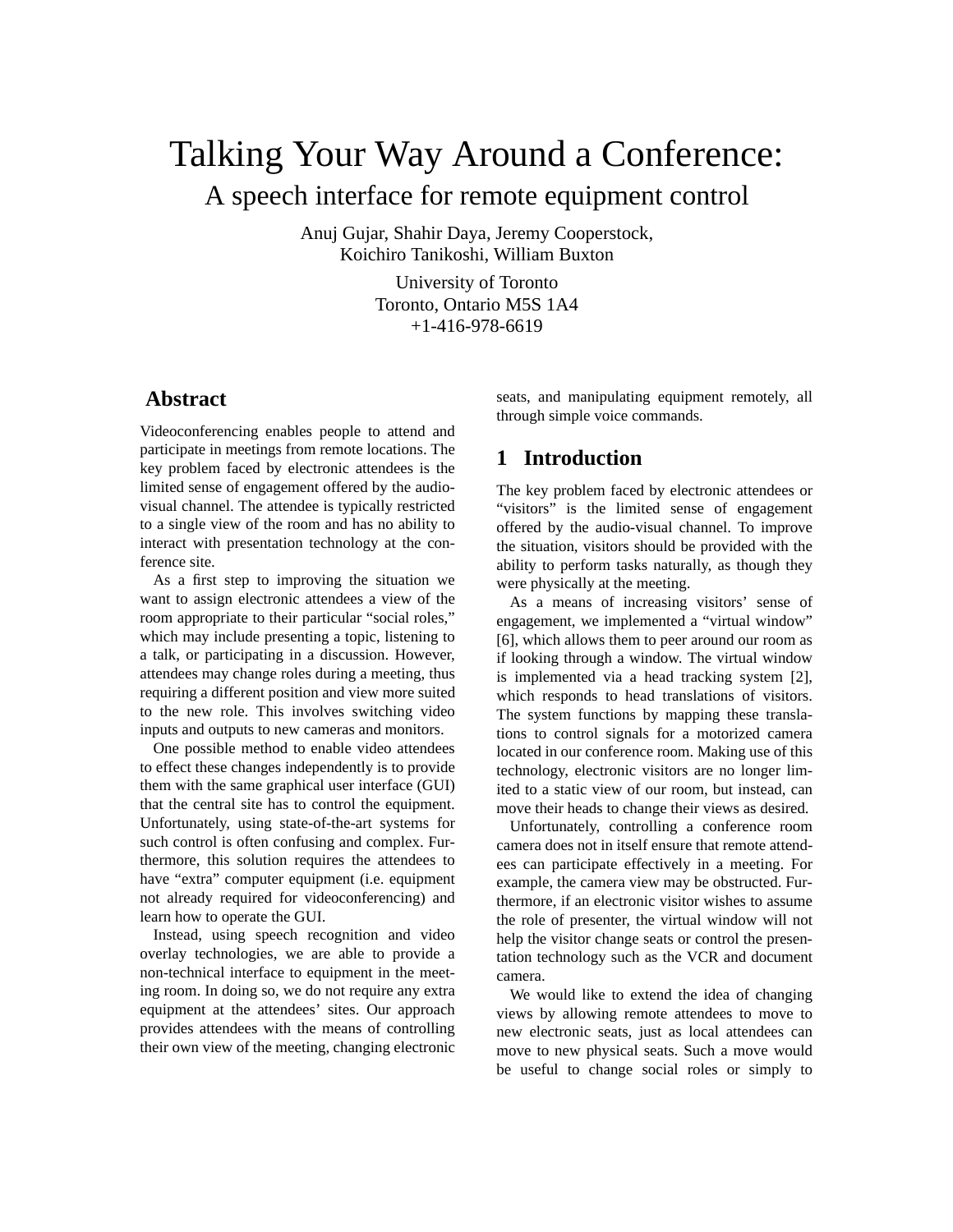improve one's view. This involves switching input and output audio-video (A/V) signals among the appropriate cameras, monitors, microphones and speakers. The move should be possible without requiring the assistance of attendees who are physically present in the conference room.

We could add to this functionality the ability for visitors to control presentation equipment in the conference room. Combined with the seat changing ability, this would greatly enhance the electronic attendee's sense of engagement. One way to accomplish this is through the use of a graphical user interface (GUI) that communicates with the A/V devices in our conference room. However, this approach requires "additional" computer equipment (i.e. equipment not already required for traditional videoconferencing) at the remote site, in addition to extensive training. A further problem with the GUI is that its use is highly distracting, a problem identified in an earlier configuration of our videoconference environment [3].

Instead, using speech recognition technology to control the A/V devices, we can provide an interface to the remote attendee that eliminates the need for additional equipment and computer communications at the remote site. It is important to recognize that the microphone and audio channel are already in place to permit voice communication for the videoconference.

To indicate what options are available to the attendee, we can make use of a video-overlaid menu, which appears on the attendee's monitor. Again, the monitor and video channel are already in place, so no extra equipment is required. Together, the speech interface and video overlay technique replace the GUI and computer display of a conventional interface.

We designed and implemented the Hyper Doorway [4], which provides all of the above functionality. The remainder of this paper describes the system in more detail.

## **2 System Overview**

#### **2.1 Architecture**

Electronic attendees communicate with the conference room through nodes, which consist of a microphone, speaker, video camera and video monitor. An "electronic seat," consisting of the same hardware, is provided in the conference room for each attendee. This setup serves as a video surrogate, so that local attendees can communicate with the visitors [7].

As shown in Figure 1, the interconnections between all of the A/V equipment in the conference room are controlled by a Desk Area Network (DAN). The DAN consists of an Akai A/V switch

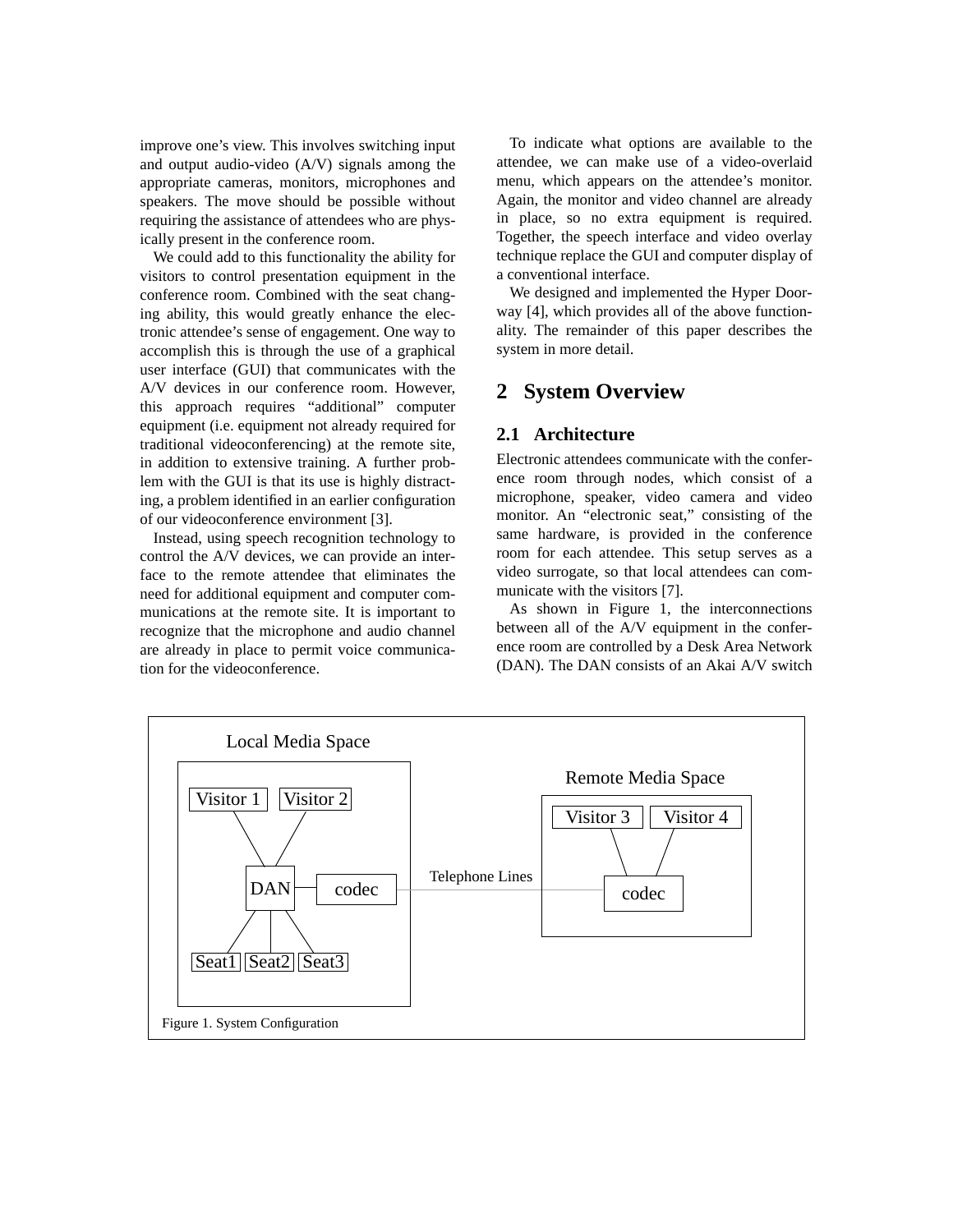and software running on a Sun UNIX platform.

To permit videoconferencing from outside of our media space [5], an A/V coder/decoder (codec) is required. Remote sites with a codec can connect to our conference room through telephone lines.

We use a centrally located IBM  $PC<sup>1</sup>$  486 running Microsoft<sup>2</sup> Windows<sup>3</sup> 3.0 as the link between the remote attendee and the DAN, as depicted in Figure 2. A RocGen  $VGA^4$  card, installed in the PC, is used to generate a composite image containing the computer-generated video overlay. The overlay provides a list of DAN services to the attendee, who can use speech to select one of the options. The Voice  $\text{Assist}^5$  software, running on a Sound Blaster  $16<sup>5</sup>$  audio card in the PC, then performs speech recognition to extract the attendee's request and relay it to the DAN. Communication between the PC and the DAN is handled by the Hyper

- 2. Microsoft is a registered trademark of the Microsoft Corporation.
- 3. Windows is a trademark of the Microsoft Corporation.
- 4. Manufactured by Roctec Electronics Incorporated.
- 5. Voice Assist and Sound Blaster 16 are trademarks of Creative Technology Limited.

Doorway system, which was implemented using the Windows Sockets Application Programming Interface.

#### **2.2 Voice Recognition**

Voice recognition systems appear in many forms. The system we chose is a speaker-dependent, unlimited-vocabulary, discrete-utterance system. Although a speaker-independent system would not require user-specific training, we feel that accurate and reliable interaction is essential in producing an interface that is readily accepted by users. As a result, we decided that for the purposes of prototyping, we would use the speaker-dependant system, which, while requiring training, is more reliable.

There are still two reliability problems with our speech recognition system. First, we have observed that due to inconsistent background noise, speaker utterances, and room acoustics, the number of recognition errors can be significant. Second, user specific training for large vocabularies is very impractical. To address both of these problems, for the purpose of prototyping, we chose to limit the vocabulary to the digits "0" through "9".



<sup>1.</sup> IBM PC is a registered trademark of International Business Machines Corporation.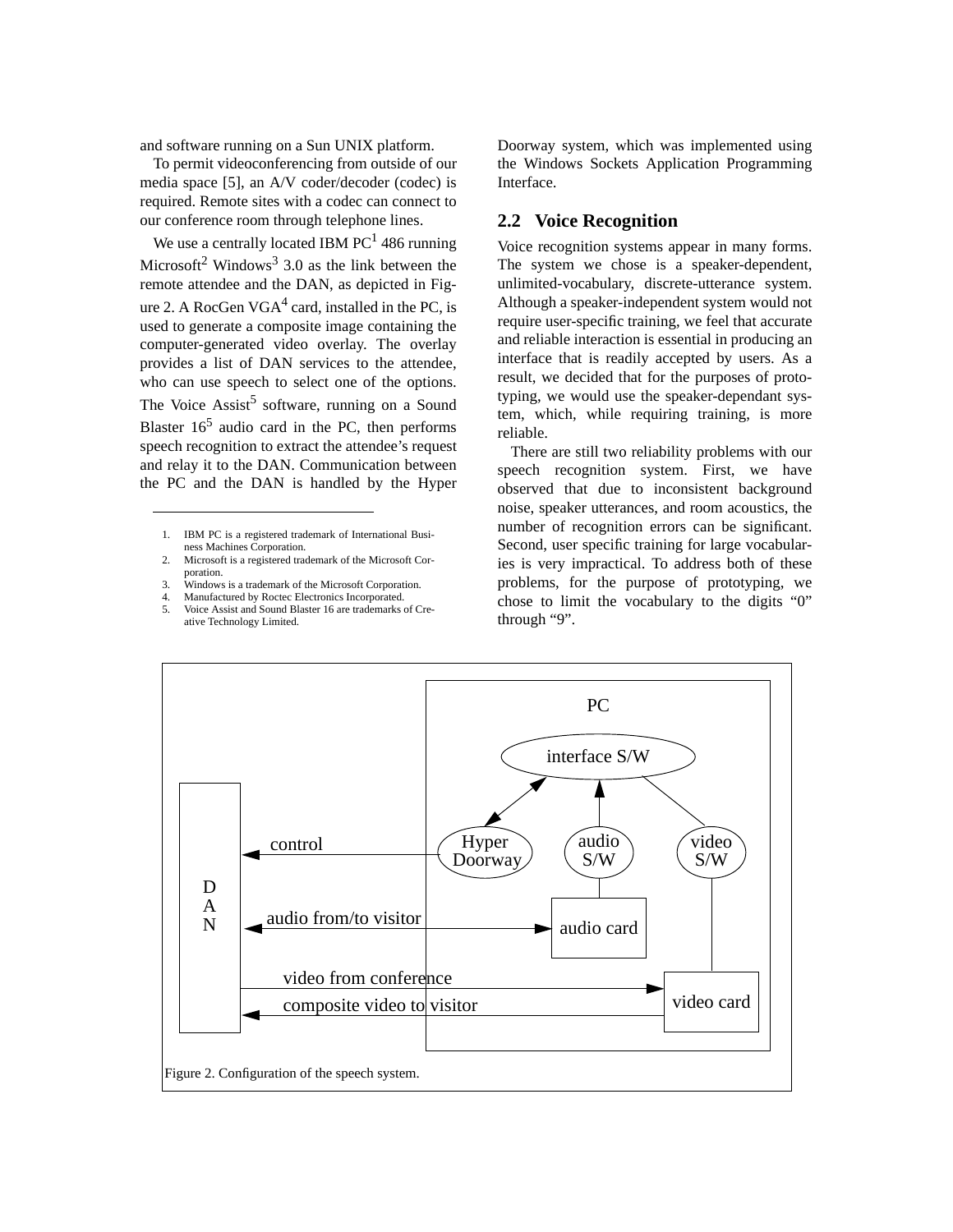#### **2.3 Video Overlay**

Using speech, we have solved the problem of providing input without additional equipment, but this introduces two new problems. First, electronic attendees have no way of knowing what services are available from the DAN, and second, they do not know how to invoke these services.

One simple way to correct these problems would have been to replace the video image on the visitor's monitor with a graphical menu displaying available services and providing instructions for their invocation. However, visitors might feel disengaged when the conference room view is replaced by the menu. Our design attempts to avoid introducing such discontinuities.

Instead, we provide the menu using video overlay technology. This enables us to combine a video image with computer graphics into a composite image that can be displayed on any NTSC video monitor.

The technology we are using provides four major services:

- conversion of VGA signal to NTSC
- genlock, for synchronization of different video signals
- graphics display on top of video
- fade in/out effects on VGA and/or video signals

We are presently exploiting the first three of these services, and will soon be adding the fourth, to provide an interface that is both effective and usable. Video overlay minimizes disturbances that would be caused by a more simplistic computergenerated menu that hides the visitor's view of the conference room.

## **3 Interface Design**

The major advantage of a speech interface is that it eliminates the need for a keyboard or mouse as input devices to the system. However, because our system operates on speech that is provided to the conference room, we are able to go one step further. We need only one computer, installed at this central site, rather than computers at the location of each remote attendee.

Our interface progressed through several iterations. Each iteration explored a new method of presentation to the visitor, addressing the downfalls of the previous stage. The following sections describe the progression of the interface.

#### **3.1 Text-Based**

The first prototype used a text-based menu. To invoke the menu the user would say, "computer." The menu then appeared, displaying the seat changing services offered by the DAN, as illustrated in Figure 3. Each service appeared by name, alongside the associated voice command, a number between zero and nine. The menu would disappear either after a selection was made or a preset time-out period expired. From our own experience, we found 7 seconds to be long enough for users to make a selection, but not so long as to be distracting.



Figure 3. First iteration menu overlaid the video image. The voice commands required to select the individual services are displayed in quotes.

This prototype served as a proof-of-concept to show that visitors could change seats successfully using a speech-based interface. The novelty here was that visitors could control equipment in our conference room without any extra computer equipment at their site.

However, the text-based prototype had one major drawback. Visitors, having little experience with our conference room, lacked information regarding the location of devices and electronic seats. Without this, it was impossible to know what location was best suited to one's social role. This problem would be difficult to address with a text-only interface. Therefore, our next interface exploited the two-dimensional spatial information conveyed through a graphical representation of our conference room.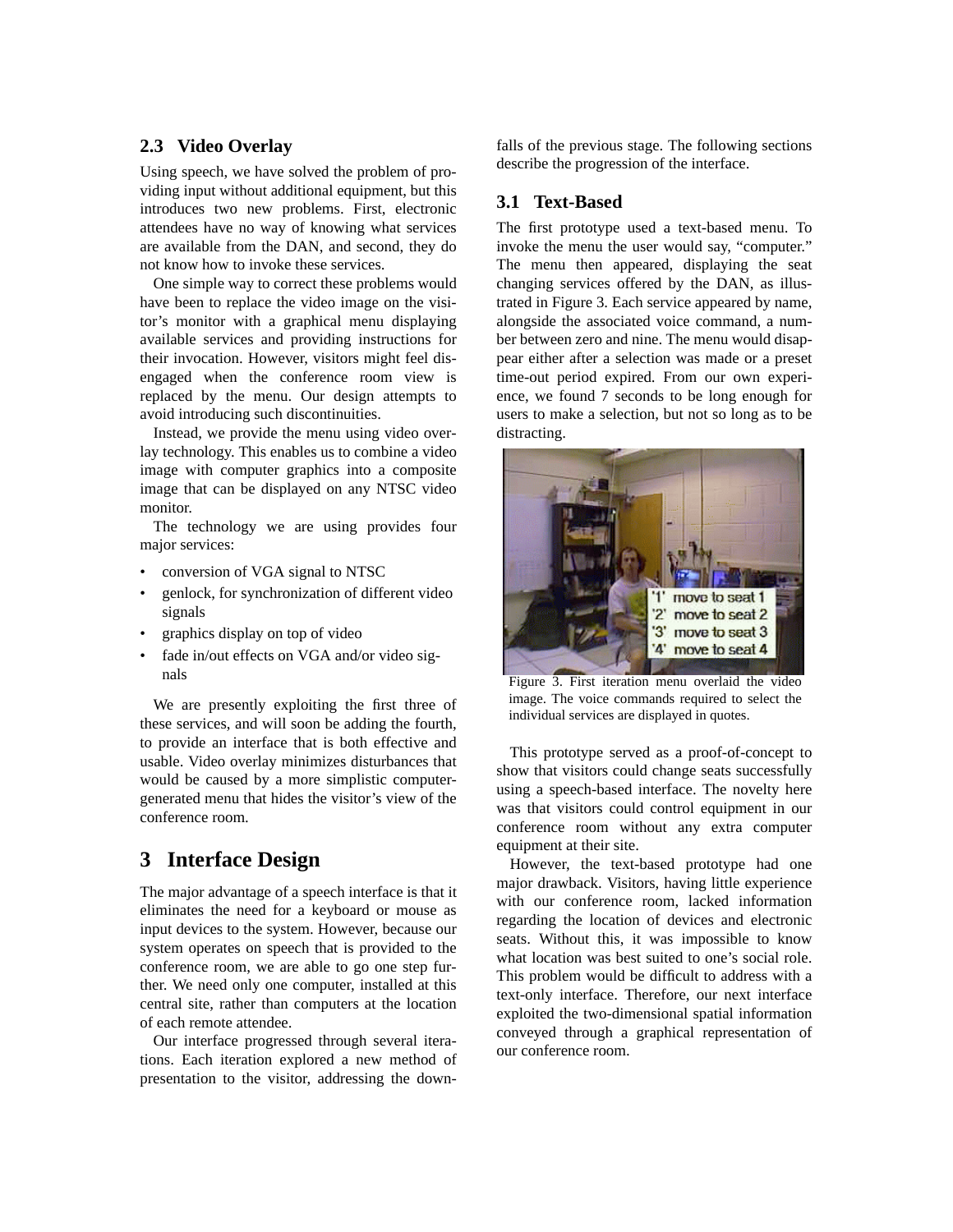#### **3.2 Floor Plan**

To provide orientation to the visitor, our second interface displayed a floor plan sketch of the conference room, overlaid on the video signal, as shown in Figure 4. The overlay was invoked and cleared as in the previous interface.



Figure 4. Floor plan overlaid on the video image.

The floor plan identified several devices in the room, as well as the relative locations and corresponding commands, in quotes, of the electronic seats to which a visitor could move. As a result, visitors had enough information to choose their desired location.

In one scenario, if the visitor wished to present, using the electronic white board, he would likely want to move to seat 2. From this position, he can face the local attendees, who will now be looking in his direction because of his proximity to the white board. If, instead, the visitor appeared at seat 4, he would only see the backs of the local attendees while they faced the white board. Local attendees would also suffer, having to switch their attention between the white board and the presenter.

A drawback of this interface was that the visitor could not predict the view from a particular seat until a move had been performed. The resulting view might not be satisfactory, either due to camera orientation or visual obstruction. In such a situation, the visitor would likely want to change seats yet again. Such trial-and-error seat changing was found to be time consuming and frustrating for the user; thus, reducing the sense of engagement.

#### **3.3 Floor Plan with Seat Views**

To reduce the trial and error aspect of the floor plan interface, we added camera views, as in Fig-

ure 5. The seat view interface provides these views in the form of snapshot images taken from each available seat. Snapshots are captured periodically by a frame grabber, converted to Windows deviceindependent bitmaps and then made available to the interface.



Figure 5. Floor plan and seat views overlaid on the video image.

The seat view interface provides far more information than the previous iterations. As a result, visitors can see what they will view before they actually switch seats.

### **4 Ongoing Work**

The final iteration works very well, but from Figure 5, it is clear that much of the original video image is being obstructed by the graphics overlay. We are currently working on reducing the impact of the overlay by decreasing its size and making the overlay translucent instead of opaque. We must, however, keep in mind the problem of the low image quality that results from video that is degraded when transmitted through codecs. Our early experiments with translucent overlays provided text that appeared reasonable on local video monitors, but relatively unreadable at remote sites.

Another issue currently being addressed is how to distinguish between commands directed toward the speech system and speech intended for the meeting participants. Our current system requires the visitor to explicitly say "Go to Sleep" to deactivate the speech recognizer and "Wake Up" to reactivate it. The problem is that it is disruptive to a meeting to hear these commands. Consequently, we will be investigating alternative methods, such as the use of a mute button or gesture recognition, to act as agents allowing the activation and deacti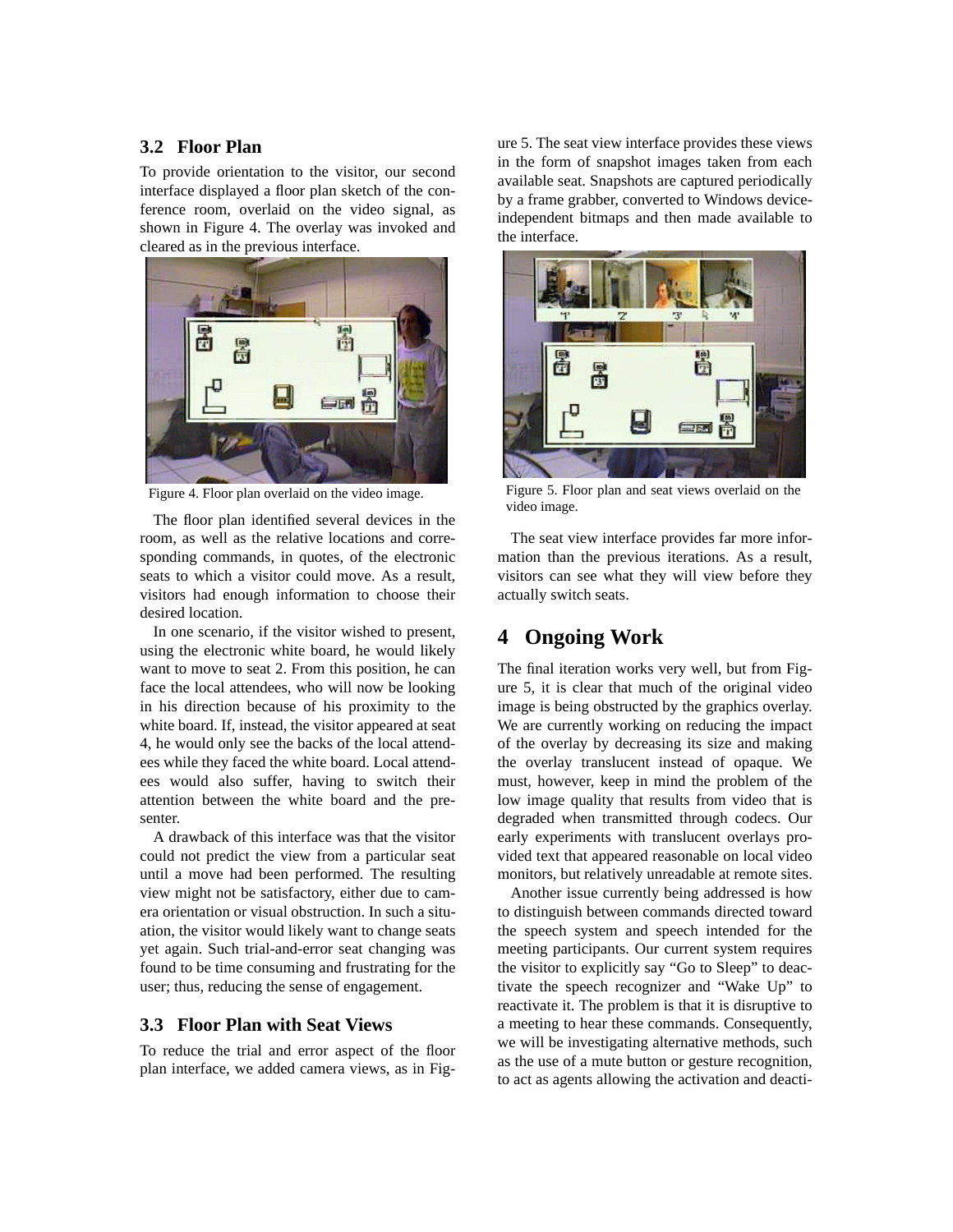vation of the speech recognizer.

Our system serves as a proof of concept and clearly shows that we can use speech for remote equipment control. However, due to limitations in technology we were forced to limit the selection of possible commands in order to increase the reliability of the system. This restriction diminishes the potential advantages of speech in interfaces. Hence, we will be investigating alternative methods by which we can assure the reliability of the system without sacrificing the potentially large set of commands. We will also investigate the use of speech recognizers that are speaker independent and accept long strings of words instead of short discrete utterances.

This research has demonstrated the possibility of seat changing through a speech interface. However, our media space offers many more services, such as control over the VCR. We are presently extending the system described here to allow interaction with additional services using a speech interface. One such extension involves the "video server attendant," which would allow any visitor with a codec to directly connect to one of our nodes, without the need for any additional computer equipment. Currently, this is only possible for remote sites running our iiif software [1]. The attendant will also provide access to a video answering service and demos-on-demand.

## **5 Conclusions**

We have successfully implemented a remote control-system, with no extra equipment at remote sites, that allows visitors to change seats using voice and video overlay technologies. We were also able to increase the usability of the system by exploiting spatial information offered by visual representation of the environment. Although extensive user testing has not been performed, preliminary feedback indicates that an increased sense of engagement was achieved by providing users with more control over their view of the environment. Further user studies need to be run, and we are in the process of expanding the Hyper Doorway system in several new directions.

## **Acknowledgments**

We wish to thank Tracy Narine for his invaluable assistance with the Hyper Doorway equipment.

We thank Radek Nowicki and Don-Jun Wang who assisted in development of the Hyper Doorway system. We also thank Alex Mitchell and Victor Ng-Thow-Hing, of the Dynamic Graphics Project, and Mike Ruicci of the University of Toronto CS Lab, for their many hours of help with the system. Finally, we thank the various users who provided feedback for our work.

## **About the Authors**

Anuj Gujar is currently working on his M.Sc. at the University of Toronto in the field of Human-Computer Interaction. He completed his B.Sc. in Computer Science with a major in software systems at the University of New Brunswick in 1994. From January 1991 to May 1991 he worked at IBM's advanced technology center and developed a client-support multimedia application allowing clients to access detailed information on their support staff. From September 1991 to December 1991 Anuj worked at the IBM Canada Limited's TD tower, in Toronto, as a marketing assistant. During the summer months of 1992 he received a summer NSERC research assistantship at the University of New Brunswick, where he researched the use of Monte Carlo methods for solving large sets of linear equations. From January 1993 to August 1993 he worked at Bell-Northern Research's Captive Office in Ottawa, Ontario. Currently funded by NSERC, Anuj's research focuses on investigating the use of speech as an alternative and more intuitive input medium for human-computer interaction.

Shahir Daya completed his B.A.Sc. in Computer Engineering at the University of Toronto in 1995. He worked in IBM Canada's Application Development and Maintenance department for 20 months as an internship student and will be joining IBM in their Systems Integration department this May. Shahir's interests include all aspects of Software Engineering.

Jeremy Cooperstock is currently working towards the Ph.D. in Electrical and Computer Engineering at the University of Toronto. He received the B.A.Sc. in Computer Engineering from the University of British Columbia, Vancouver, in 1990 and the M.Sc. in Computer Science from the University of Toronto in 1992. From 1987 to 1988, he worked at IBM Research in Haifa, Israel, and in 1989, at the IBM T.J. Watson